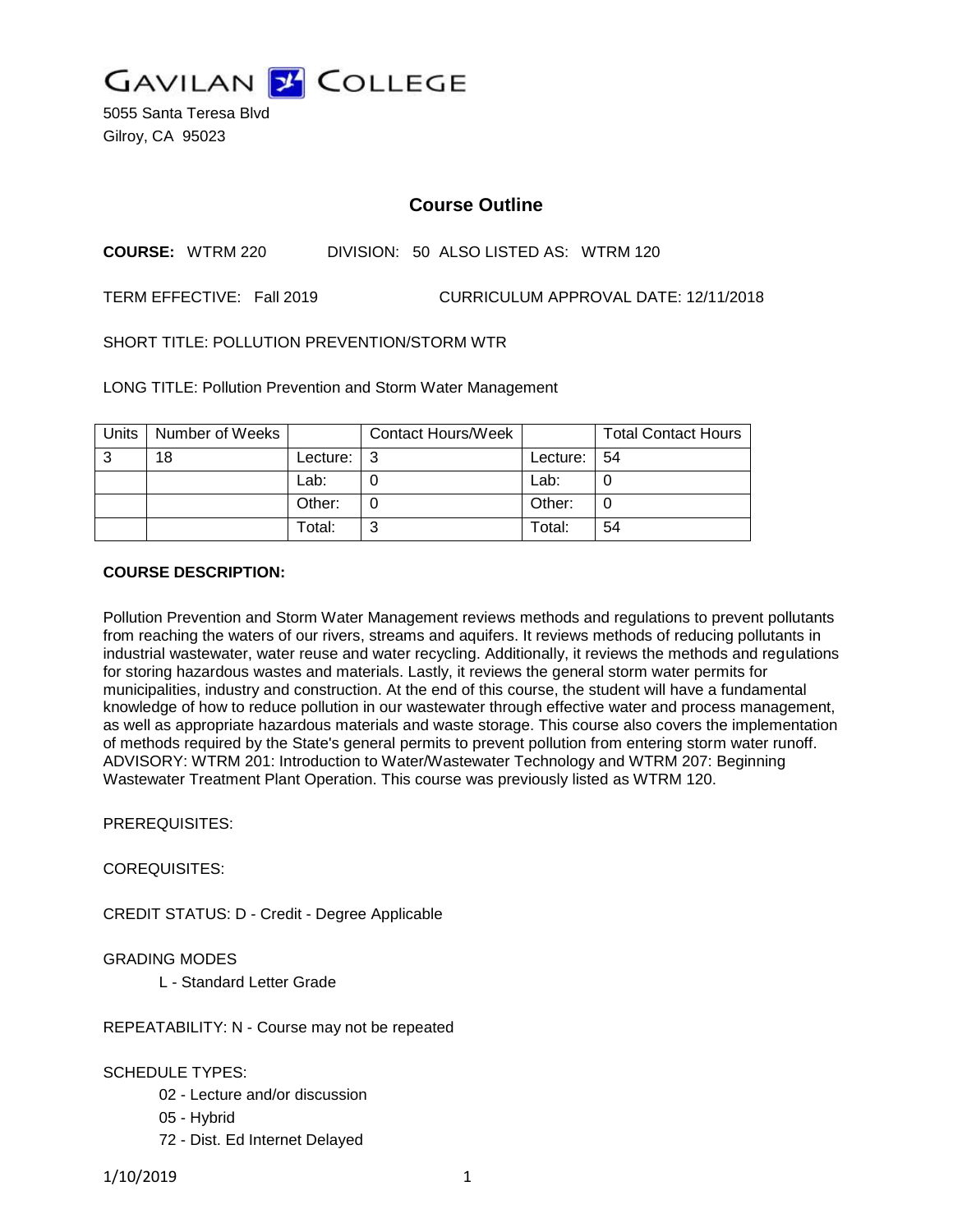## **STUDENT LEARNING OUTCOMES:**

1. Outline the key elements of Pollution Prevention, Ingredient, and Chemical Waste Storage, Process Design, Equipment Design, and Facility Design.

Measure of assessment: Quizzes, Exams, Homework Assignments

Year assessed, or planned year of assessment: 2018 Semester: Fall

2. Explain the required elements of a General Municipal Storm Water Permit, a General Industrial Storm Water Permit, and a General Construction Storm Water Permit.

Measure of assessment: Quizzes, Exams, Homework Assignments

Year assessed, or planned year of assessment: 2018

## **CONTENT, STUDENT PERFORMANCE OBJECTIVES, OUT-OF-CLASS ASSIGNMENTS**

Curriculum Approval Date: 12/11/2018

9 Hours

Content: Pollution Prevention, Process Management, Process Control, Equipment Design, Facility Design, Material Storage, Water Reuse, Water Recycling, Cleaning Processes, Rinsing Processes.

Student Performance Objectives: Describe the key elements of Pollution Prevention, Process Management, Process Control, Equipment Design, Facility Design, Material Storage, Water Reuse, Water Recycling, Cleaning Processes, and Rinsing Processes as they relate to pollution control and storm water management.

9 Hours

Content: Title 22, Hazardous Waste Storage.

Student Performance Objectives: Explain the requirements of Title 22, Article 10 - 14 and Hazardous Waste Storage.

9 Hours

Content: SPCC and Petroleum Storage.

Student Performance Objectives: Explain the requirements of SPCC and Petroleum Storage. Outline the requirements of 40 CFR Part 112 Spill Prevention, Containment and Counter Measure.

6 Hours

Content: Erosion and Sediment Control.

Student Performance Objectives: Outline the primary elements of Erosion and Sediment Control. Describe the major elements of erosion and sediment control.

3 Hours

Content: General Municipal Storm Water Permit.

Student Performance Objectives: Explain the requirements of a General Municipal Storm Water Permit. 6 Hours

Content: General Industrial Storm Water Permit.

Student Performance Objectives: Explain the requirements of a General Industrial Storm Water Permit. 10 Hours

Content: General Construction Storm Water Permit.

Student Performance Objectives: Explain the requirements of a General Construction Storm Water Permit. 2 Hours

## **METHODS OF INSTRUCTION:**

Lecture, Discussion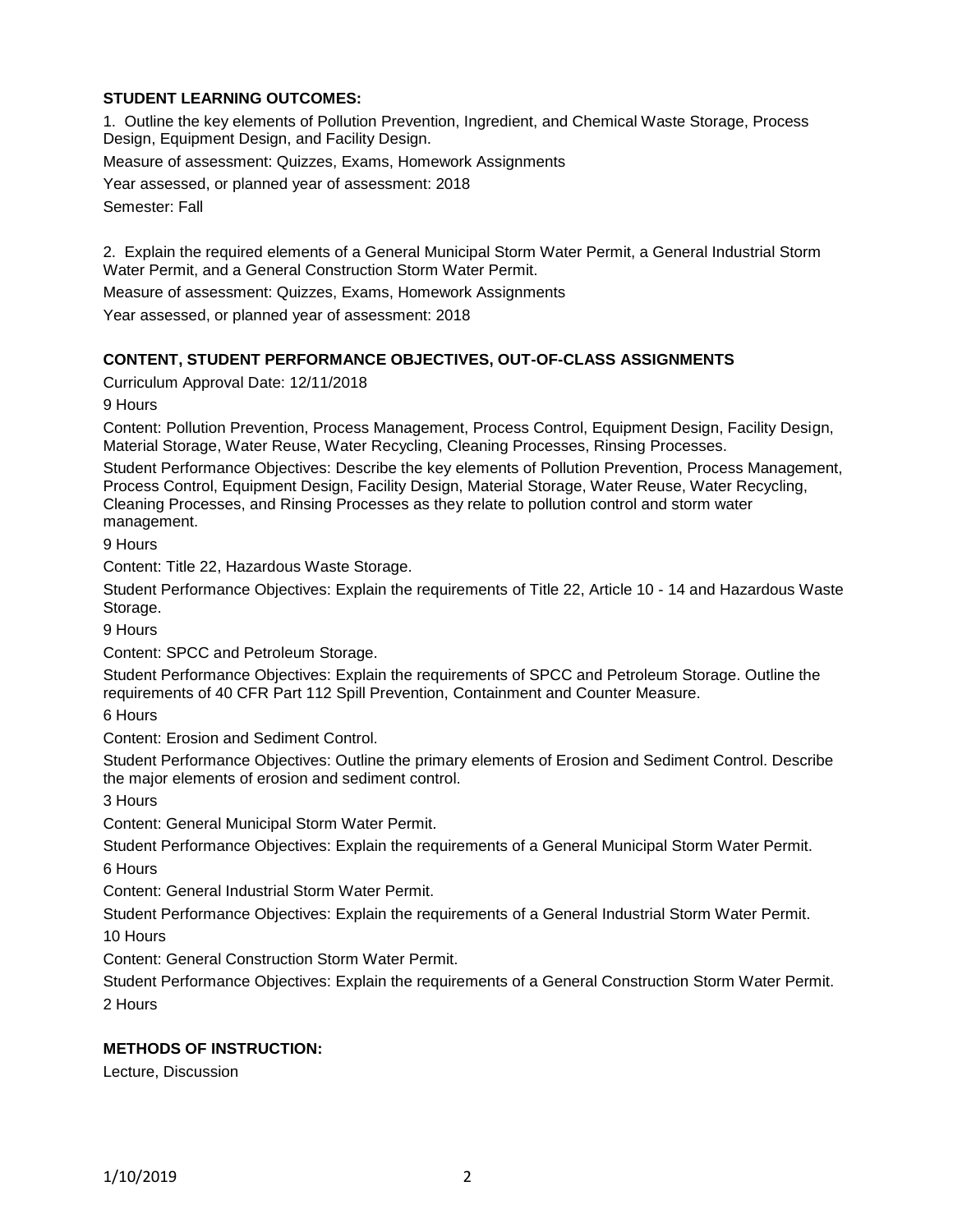## **OUT OF CLASS ASSIGNMENTS:**

#### Required Outside Hours: 18

Assignment Description: Out-of-Class Assignments: Read material related to class presentations. Complete take home problems relating to the key elements of Pollution Prevention, Process Management, Process Control, Equipment Design, Facility Design, Material Storage, Water Reuse, Water Recycling, Cleaning Processes, and Rinsing Processes as they relate to pollution control and storm water management.

#### Required Outside Hours: 18

Assignment Description: Out-of-Class Assignments: Read Title 22 and Hazardous Waste Storage requirements. Group homework related to the requirements of Title 22 and Hazardous Waste Storage.

#### Required Outside Hours: 18

Assignment Description: Out-of-Class Assignments: Read SPCC and Petroleum Storage requirements. Group homework related to the requirements of SPCC and Petroleum Storage.

#### Required Outside Hours: 12

Assignment Description: Out-of-Class Assignments: Read material related to class presentations. Group homework related to the primary elements of Erosion and Sediment Control.

#### Required Outside Hours: 6

Assignment Description: Out-of-Class Assignments: Review the General Municipal Storm Water Permit and read its requirements. Group homework related to the requirements of a General Municipal Storm Water Permit.

#### Required Outside Hours: 12

Assignment Description: Out-of-Class Assignments: Review the General Industrial Storm Water Permit and read its requirements. Group homework related to the requirements of a General Industrial Storm Water Permit

#### Required Outside Hours: 20

Assignment Description: Out-of-Class Assignments: Review the General Construction Storm Water Permit and read its requirements. Group homework related to the requirements of a General Construction Storm Water Permit.

#### **METHODS OF EVALUATION:**

Writing assignments Percent of total grade: 10.00 % Written Homework, Reading Reports Problem-solving assignments Percent of total grade: 50.00 % Homework Problems, Quizzes, Exams, Group Projects Objective examinations Percent of total grade: 40.00 % Multiple Choice, Completion, Other: Storm Water Pollution Prevention Plan